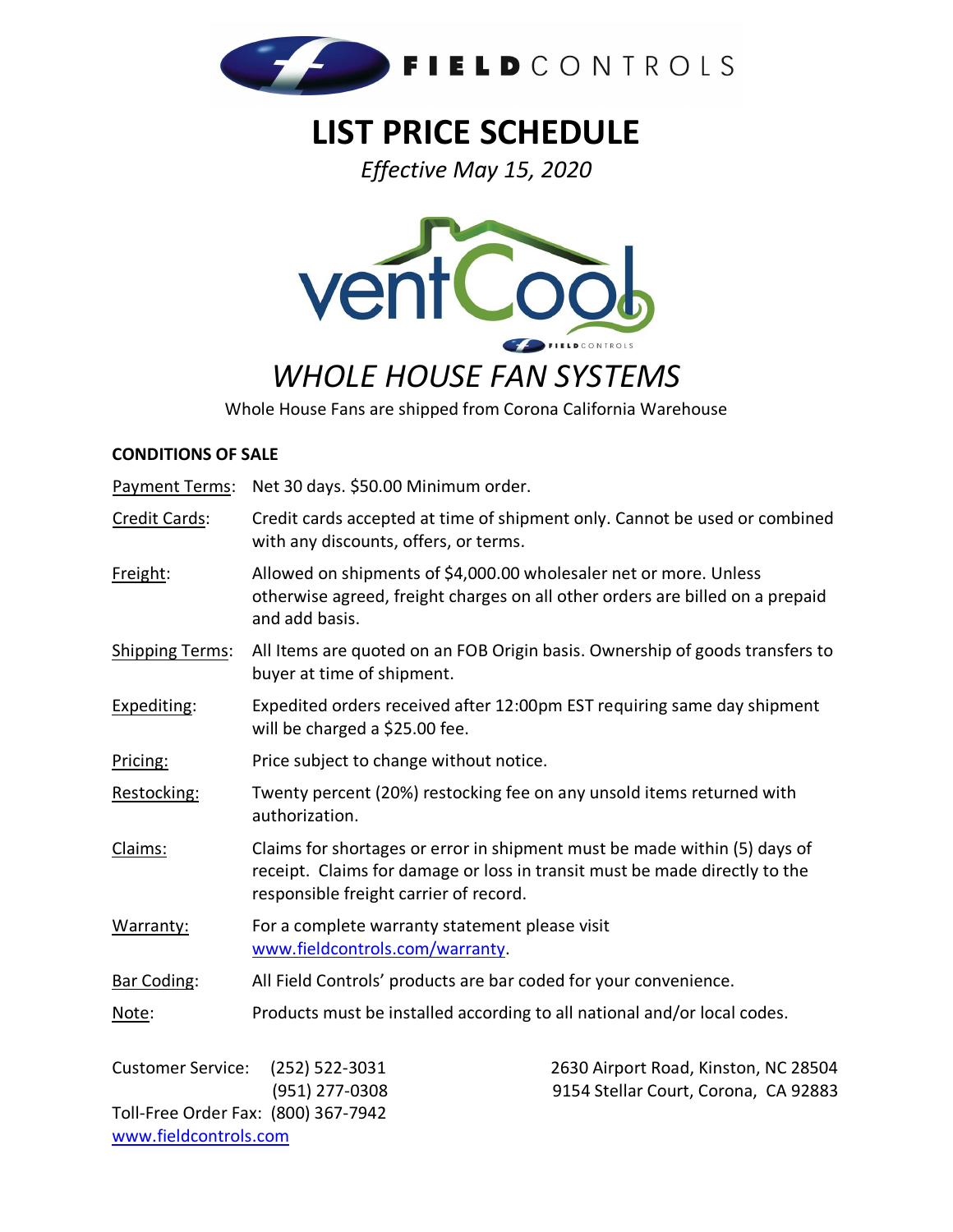

## VentCool™ PSC Whole House Fans with AirLoc™ R-5 Insulated Gravity Dampers

| PART#     | <b>MODEL</b>  | <b>Fan CFM</b> | <b>DESCRIPTION</b>                                             | <b>LIST</b> |
|-----------|---------------|----------------|----------------------------------------------------------------|-------------|
| 602601016 | ventCool-T1   | 1772           | 1583 HVI-916 Title 24 cfm 120v PSC Mtr w/ Single Spd Control   | \$1,056.15  |
| 602601026 | ventCool-T2   | 2369           | 1932 HVI-916 Title 24 cfm 120v PSC Mtr 2 spd 8hr Timer Control | \$1,319.31  |
| 602601036 | ventCool-T3   | 3339           | 2759 HVI-916 Title 24 cfm 120v PSC Mtr 2 spd 8hr Timer Control | \$1,480.72  |
| 602601048 | ventCool-T4   | 4590           | 3640 HVI-916 Title 24 cfm 120v PSC Mtr 2 spd 8hr Timer Control | \$1,982.46  |
| 602601056 | ventCool-T5   | 5902           | 4123 HVI-916 Title 24 cfm 120v PSC Mtr 2 spd 8hr Timer Control | \$2,396.49  |
| 602601066 | ventCool-T6.5 | 5951           | 4631 HVI-916 Title 24 cfm 120v PSC Mtr 4 spd 8hr Timer Control | \$2,933.32  |

#### **Tahoe Series Accessories**

| PART#     | <b>MODEL</b>  | <b>DESCRIPTION</b>                                                       | <b>LIST</b> |
|-----------|---------------|--------------------------------------------------------------------------|-------------|
| 620601402 | <b>TWC-15</b> | Two Speed 8hr Timer Wall Mount Control (T2 through T5)                   | \$202.63    |
| 620601406 | TWC-6         | Four Speed 8hr Timer Wall Mount Control (T6.5)                           | \$227.20    |
| 602602600 | WHF-WC        | VentCool EvenAir Wireless Control and Remote Upgrade (Tahoe Series Only) | S491.05     |
| 580011306 | TS3           | Outdoor Temperature Sensor                                               | \$23.47     |



# **SUMMALT** VentCool™ ECM Whole House Fans

### with AirLoc<sup>™</sup> R-5 Insulated Gravity Dampers

| PART#       | <b>MODEL</b> | Fan CFM | <b>DESCRIPTION</b>                                                | list       |
|-------------|--------------|---------|-------------------------------------------------------------------|------------|
| 60510002024 | ventCool-2.4 | 3480    | 13132 HVI-916 Title 24 cfm 120v ECM Mtr 10 spd 12hr Timer Control | \$2,086.85 |
| 60510002034 | ventCool-3.4 | 4230    | 3342 HVI-916 Title 24 cfm 120v ECM Mtr 10 spd 12hr Timer Control  | \$2,729.81 |
| 60510002049 | ventCool-4.9 | 6048    | 15202 HVI-916 Title 24 cfm 120v ECM Mtr 10 spd 12hr Timer Control | \$3,198.25 |



## VentCool<sup>™</sup> ECM Whole House Fans

### with PowerSeal™ R-49 Insulated Motorized Dampers

| PART#       | <b>MODEL</b> | <b>Fan CFM</b> | <b>DESCRIPTION</b>                                                    | <b>LIST</b> |
|-------------|--------------|----------------|-----------------------------------------------------------------------|-------------|
| 60510002017 | ventCool-1.7 | 1981           | 1712 HVI-916 Title 24 cfm 120v PSC Mtr 2 spd 12hr Timer Control R-10  | \$2,720.89  |
| 60510002025 | ventCool-2.5 | 3614           | 3253 HVI-916 Title 24 cfm 120v ECM Mtr 10 spd 12hr Timer Control R-49 | \$3,782.44  |
| 60510002035 | ventCool-3.5 | 4354           | 3440 HVI-916 Title 24 cfm 120v ECM Mtr 10 spd 12hr Timer Control R-49 | \$5,077.19  |
| 60510002050 | ventCool-5.0 | 6220           | 5350 HVI-916 Title 24 cfm 120v ECM Mtr 10 spd 12hr Timer Control R-49 | \$5,585.98  |

#### **Summit & Vista Series Accessories**

| PART#       | <b>MODEL</b>      | <b>DESCRIPTION</b>                                                             | <b>LIST</b> |
|-------------|-------------------|--------------------------------------------------------------------------------|-------------|
| 60510003134 | VSC <sub>10</sub> | 10 Speed Wall Mount Control for Vista and Summit Series                        | \$172.44    |
| 60510003116 | SSC <sub>2</sub>  | Two Speed Control for Model VentCool-1.7                                       | \$98.53     |
| 60510003145 | <b>VCRC</b>       | Extra Remote Table Top Control Display Only - for Vista and Summit Series      | \$93.80     |
| 60510003146 | <b>VC-RCT</b>     | Remote Control System Reciever & Transmitter w/ CAT-5 Cable for Vista & Summit | \$181.89    |
| 601010224   | CONE-C            | FAN24-A005 Cone Collar Assembly for 3.4/3.5/4.9/5.0                            | \$108.78    |

Fan Airflow CFM method of test is derived with measurement test equipment in accordance with AMCA International. Home Ventilation Institute (HVI-916) Standard CFM results conducted via method of test recognized by CA Title 24 for use in Residential New Construction (RNC) new home modeling by energy consultants and builders.